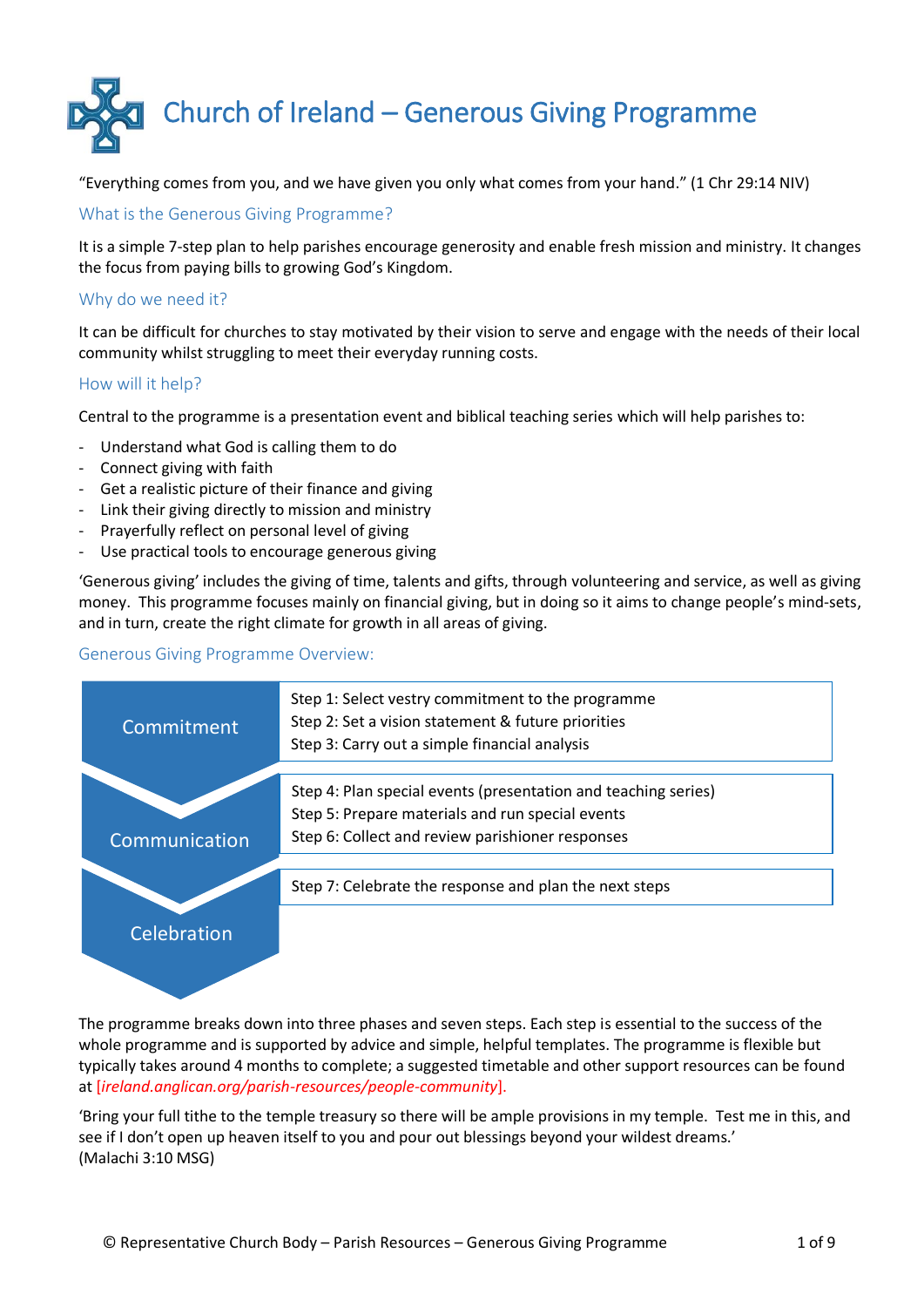# Commitment

# Step 1: Select vestry commitment to the programme

### (a) Confirm support for the programme

The programme starts with commitment from the select vestry. Its support is essential to the success of the programme. The select vestry should meet to discuss their understanding of the process, its importance to their parish, and to confirm its prayerful and practical support.

### (b) Appoint a Giving Co-ordinator

Central to the programme's success is the appointment of the Giving Co-ordinator. It's important to use the gifts, passions and experience of lay people who can champion generous giving. The Co-ordinator should be passionate about generosity and someone who really 'gets' giving and its importance to parish life. It's best if it is *not* the church treasurer, and may not even be a member of the select vestry, but rather someone who is involved in and respected by the church community.

The ideal Giving Co-ordinator would:

- Be encouraging and positive
- Lead the Generous Giving team
- Organise individuals and activities
- Co-ordinate the programme timetable
- Liaise with the rector and select vestry
- Work closely, and confidentially, with the treasurer
- Communicate positively with the parish

A template job description for the Giving Co-ordinator is available at [*ireland.anglican.org/parishresources/people-community*].

### (c) Set up a Generous Giving team

The Generous Giving team will support the Co-ordinator and be responsible for implementing the programme on behalf of the select vestry. At a minimum, the team might include:

- Giving Co-ordinator
- **Rector**
- **Treasurer**
- **Churchwarden**

The number of additional members in the support team may vary depending on the size of the parish. It would be helpful to include someone with experience giving presentations or in event publicity. Additional volunteers may support certain activities and, ultimately, the whole parish should feel part of the programme. The job of the team is to ensure the programme stays on track and is sufficiently well organised and implemented.

### (d) Get people praying

The foundation of this programme is prayer. The church should pray specifically for God to give wisdom, direction and clarity to every step of the process, believing that He will provide for and bless His work.

### A prayer strategy might involve:

- linking with the prayer groups in church
- planning specific prayer events
- prayer cards
- incorporating prayers for the Generous Giving Programme into the weekly Sunday services.

Further prayer strategy ideas and resources can be found at [*ireland.anglican.org/parish-resources/peoplecommunity*].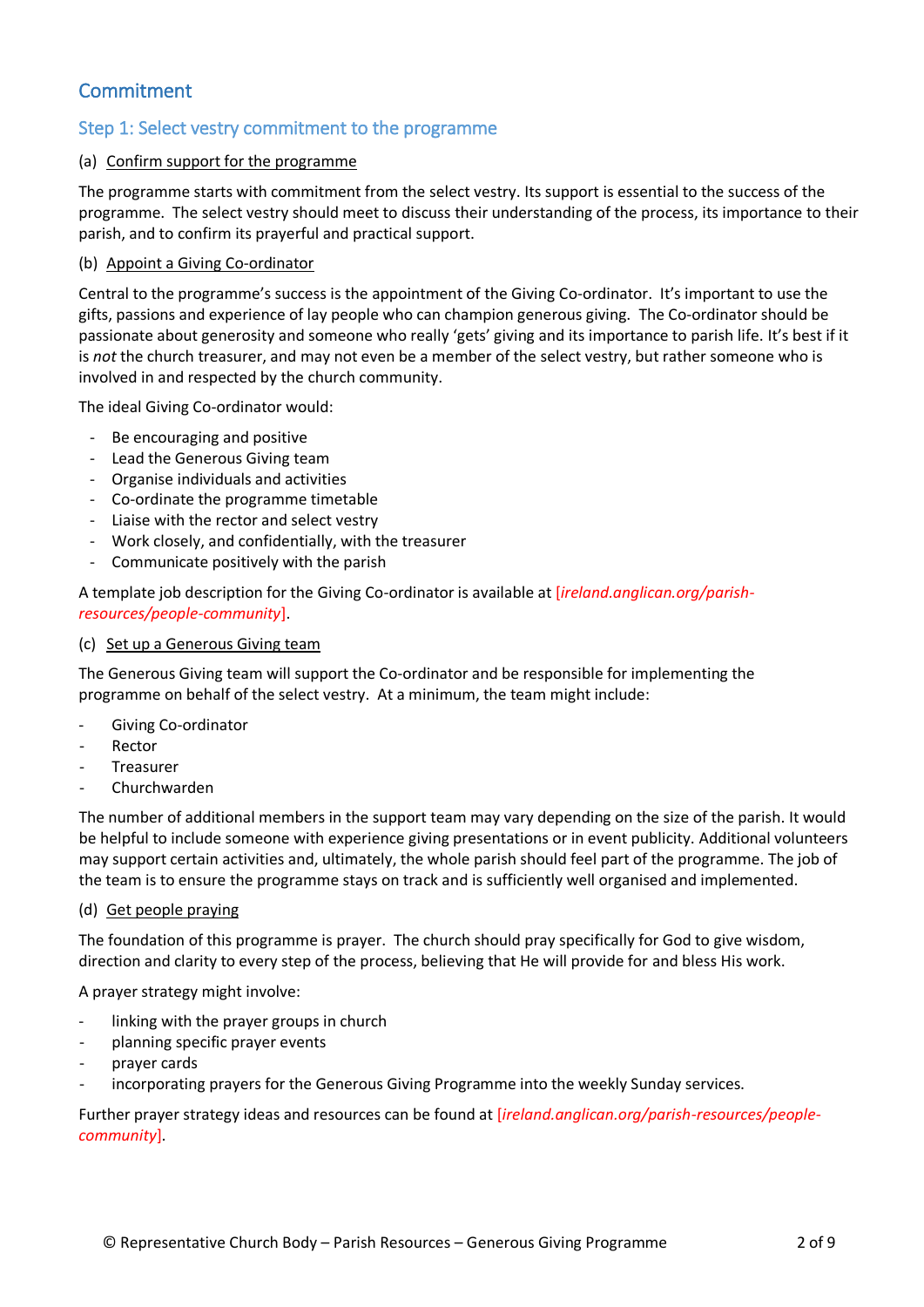## Step 2: Set a vision statement and future priorities

A clear and specific vision for your church's mission and ministry is at the heart of encouraging generosity, and creates a firm foundation for inspiring the parish and allocating resources for the future. If your parish already has a vision statement and mission priorities, it is important to communicate them clearly. Ensure parishioners have been involved in determining the vision, consulted and informed, so they feel ownership of it and understand that they are an integral part of the future plans.

Decide on two or three specific priorities for the future. Focus on the actions necessary to achieve your vision and not just on finances. The focus on practical and positive actions will help your parish rise to the challenge – vision first, money second. It's important to communicate to parishioners the difference that their offering makes in enabling the mission and ministry of the parish, and that it doesn't just pay bills!

The vision statement and mission priorities will be included in all your publicity for the Generous Giving Programme, in the presentation and special events, and will be the focus of your prayer strategy.

### *If your church does not have a vision statement*:

The select vestry and leadership team of the parish should take some steps to discern God's heart and direction for the parish. Some ideas to help include:

- SWOT analysis (identify strengths and weaknesses of, and opportunities and threats to your parish)
- Dream some dreams! Where do you see the church in 5 years?
- How can you better reach out to your local community?
- Set 3 specific mission priorities
- Bring in an external facilitator to help you look honestly at the priorities of the parish
- Consider a 'vision away day' for the select vestry and the leadership
- Circulate questionnaire to parishioners for feedback and comments

Resources to help plan a vision statement can be found at [insert link: *ireland.anglican.org/parishresources/people-community*].

It is vitally important that the church family is involved in and committed to the priorities of God's vision for the parish. The vision statement will give clarity to the financial requirement and will be included in the programme's publicity, presentation and prayer strategy.

# Step 3: Carry out a simple financial analysis

The Generous Giving Programme is focused on encouraging generosity, so that parishes can not only meet their everyday running costs but plan for the future and provide financial resources for growth, mission and ministry.

To do this, it is important that the Generous Giving team has a clear and realistic financial picture, including:

- an understanding of the basics of parish income and expenditure
- an understanding of what it takes to meet the running costs of the parish
- an idea of the necessary increases that would be needed to meet the vision statement priorities
- a profile of the giving patterns of the givers in your parish.

### (a) Create a budget

It may be useful for your parish to set out a proposed budget for the next 3 years which includes the financial elements of your vision statement and priorities. The team could work alongside the parish treasurer to get a realistic picture and set some achievable financial targets that will meet the running costs of the parish, fund continuing activities and new planned initiatives.

The RCB provides useful budgeting templates and advice for treasurers on [*ireland.anglican.org/parishresources/parish-finance*]*.*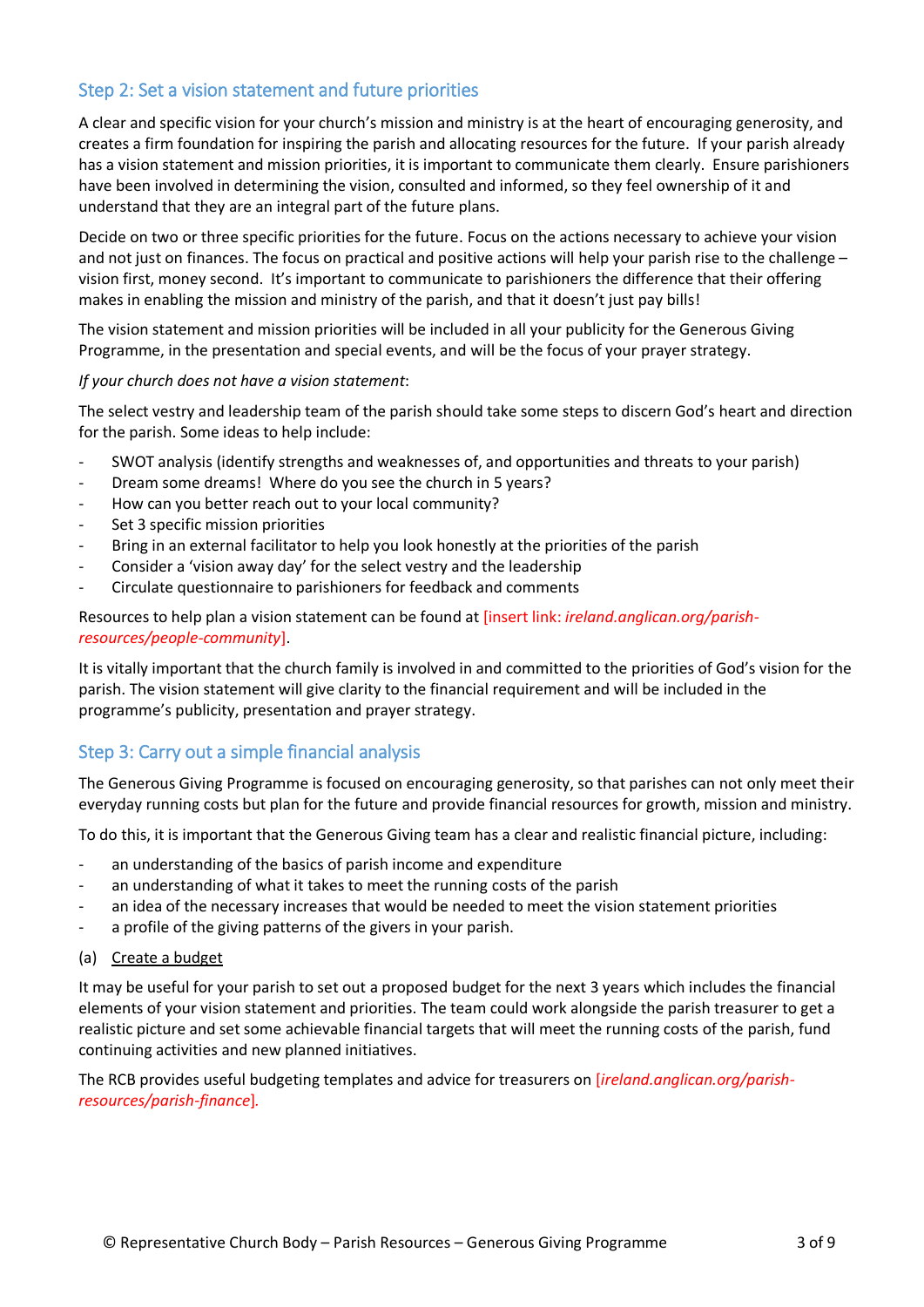## (b) Focus on sustained planned giving

Fundraising activities and events which encourage one-off donations are important not only for generating income but also for creating a sense of church community. Keep incorporating these events into the life of your parish.

However, for long-term sustainability and growth it is essential that emphasis is put on encouraging planned giving. Planned giving is giving that is regular, realistic and proportionate.

## (c) A Parish Giving Profile

Create a parish giving profile to get a true picture of the strengths and weaknesses of giving patterns in your parish. A template profile can be found at [*ireland.anglican.org/parish-resources/people-community*].

The template profile asks you to set out how many people give regularly, how much they give each month, how they give (freewill offering envelope, standing order), how many people have signed the relevant forms to allow the parish to claim back tax, how much money comes in as one-off donations and loose plate collections (cash).

Connect the donations made with membership statistics; consider the number of people who attend but who do not give regularly. It will be important to communicate the reality of the giving patterns in your information leaflet and presentation (see Step 5 below).

Set some financial targets to help meet the vision priorities, for example, *"if each parishioner gave an extra £2 / €2 a week it would raise an extra ……… per year to start a community outreach"*.

### (d) Help parishioners plan their giving

Many parishes have traditionally facilitated giving through the use of freewill offering envelopes. Although familiar to us, this method is based on historic behaviour (when most people received a weekly wage in an envelope!) and is no longer the most effective method of giving, for the giver or the parish. Nowadays, most outgoings are paid directly via our bank accounts by direct debit or standing order. Therefore, it is appropriate to consider our financial relationship with the Church in equally up-to-date terms and in line with our other personal finances.

Simply communicating to parishioners that there are alternatives to a weekly envelope can be hugely effective. Share the information needed for parishioners to set up standing orders or direct debits. A guaranteed weekly or monthly payment means the parish won't lose out on the weeks a member may be unable to attend the Sunday service. Reducing the amount of cash which is handled in turn reduces the pressure on those who undertake the tasks of counting, recording and lodging the money on a weekly basis.

If your parish members enjoy the traditional gesture of making a physical offering, think about an alternative 'token' of some sort that parishioners could put into the collection plate; many churches have tokens such as cards for people who pay by standing order. It may be as simple as acknowledging that a person can contribute in ways other than giving an envelope on a Sunday – this could help alleviate the discomfort some may feel by letting the offering plate go by without contributing.

## (e) Maximise Tax Efficient Giving

Tax refund schemes for charitable bodies allow parishes to claim tax relief on donations. These extra funds can make an enormous difference to the parish. However, if parishioners who are tax payers donate but are not signed up to the relevant scheme (Gift Aid Declaration in Northern Ireland or Enduring or Annual Certificates in the Republic of Ireland) their parishes are missing out on valuable income.

It is a good idea to include a bank mandate and Gift Aid Declaration forms (for Northern Ireland) or Enduring or Annual Certificates (for the Republic of Ireland) with the Generous Giving Programme response forms when they are circulated (Step 5 below).

Under Gift Aid in Northern Ireland, the parish can claim 25p in every pound donated by tax paying members of the parish. In addition, the parish can claim 25% tax relief on small cash donations of £20 or less (on up to £8000 per year) through the Small Donations Scheme. In the Republic of Ireland, parishes can claim a blended rate of tax relief which equates to nearly 45c per Euro donated by tax paying members (who donate €250 per year) – share this information! Further advice on the process for reclaiming tax in either Northern Ireland or the Republic of Ireland is available from the RCB or the relevant tax authority.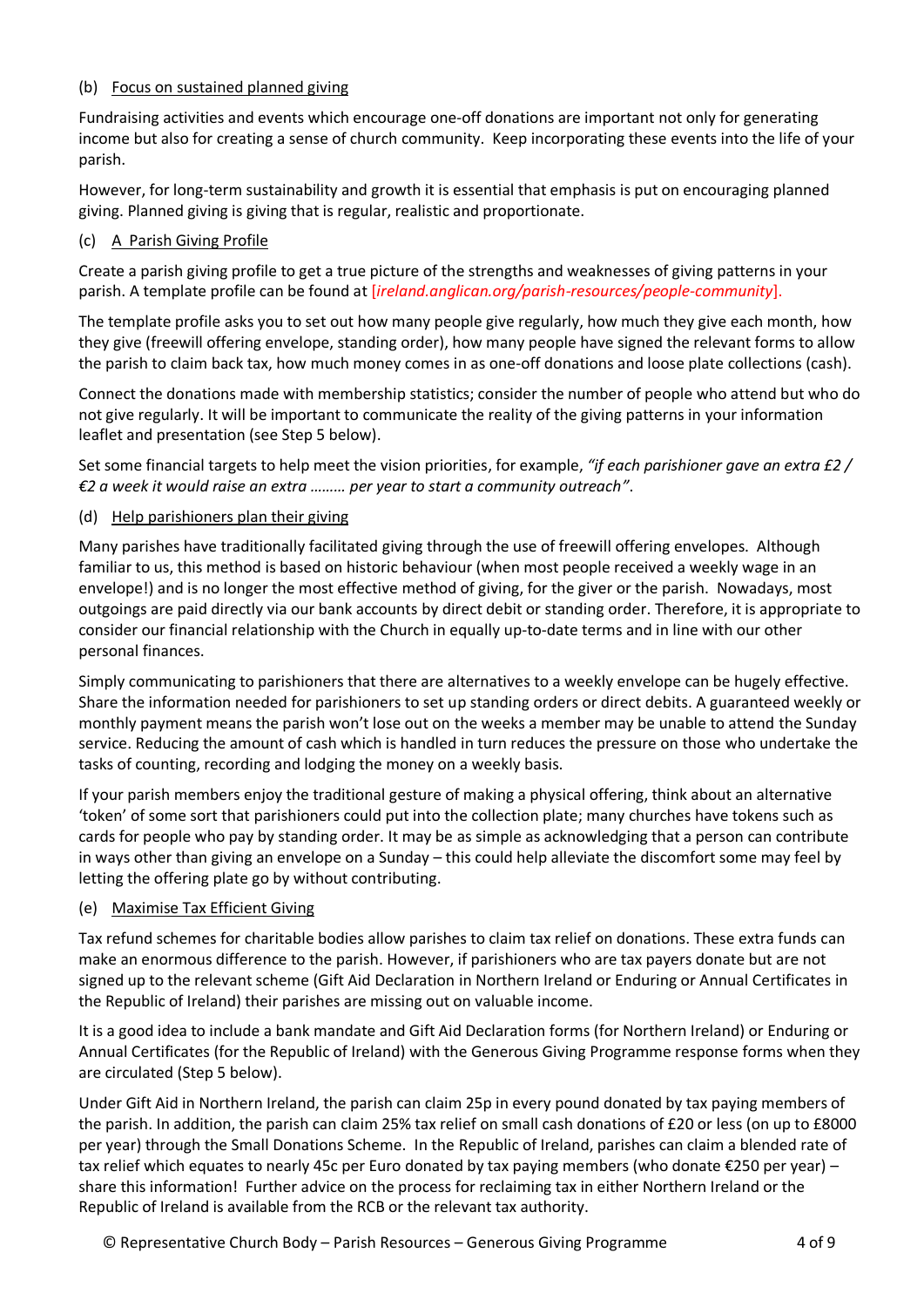# Communication

# Step 4: Plan the special events (presentation and teaching series)

Central to the programme is the presentation event and biblical teaching series. The presentation will be on the parish vision and plans for the future, including a picture of the church finances and what is needed for these plans to become reality. This could be part of a Sunday service, or run separately. An information leaflet and confidential response form should be prepared and given to each parishioner at the presentations event (see Step 5 below).

The biblical teaching series will focus on the theme of generosity, and is usually delivered on two Sundays following or around the presentation event. People give generously when they understand that giving is rooted in discipleship and worship, when they know what their money is being used for and that it is making a difference. After all events, there should be opportunities for the parish to prayerfully respond.

#### (a) Set dates for your events:

Consider when to hold the presentation event and supporting teaching series. We would suggest setting aside 3 Sundays, and then holding a celebration Sunday another 4 weeks after the events. Suggested Event Plan:

| Sunday $1$ – presentation | Generous Giving Programme Presentation                         |
|---------------------------|----------------------------------------------------------------|
|                           | Distribution of the leaflets and response forms                |
|                           | Encourage people to prayerfully consider their response        |
| Sunday $2$ – teaching     | $1st$ teaching sermon on generosity                            |
|                           | Continue to encourage people to respond                        |
|                           | Offer opportunity to return response forms                     |
| Sunday $3$ – teaching     | 2 <sup>nd</sup> teaching sermon on generosity                  |
|                           | Continue to encourage people to respond                        |
|                           | Offer opportunity to return response forms.                    |
| <b>Celebration Sunday</b> | Celebration and thanksgiving event (four weeks after Sunday 3) |

Some parishes may have different groups of people who worship at different times during the week. The team will need to decide whether the presentation and follow up services are run for each group at their particular service or whether everyone is invited to one presentation event. How this will work may depend upon the parish dynamics, and whether people are willing and able to attend services at a different time. Arrangements are best decided by the Generous Giving team.

Some may decide to run the event and presentation on a special night or weekend with food and other activities, rather than at a Sunday service, and have the teaching on the Sundays at either side. It is important to cater this event to your parish and surrounding community, so that it attracts as many people as possible.

When setting your dates it may be best to stay away from already busy times in your church calendar like Christmas and Easter, and from holiday times when attendance may be less than usual. Although the parish may already hold special events or services around Harvest, it is a very relevant time to celebrate God's provision and focus on encouraging generosity.

### (b) Plan the Format for the presentation Sunday

This is a chance to demonstrate generosity in practice, as well as to communicate the positive impact your parish already has on the local community, and its vision for the future. Try to attract as many people as possible and create a sense of occasion. Consider serving some food either before the special service (breakfast, croissants, bacon butties, donuts etc.) or after the service (lunch, picnic, BBQ). Food always encourages more people to attend, and is a simple way of demonstrating generosity, as well encouraging a sense of community and relationships.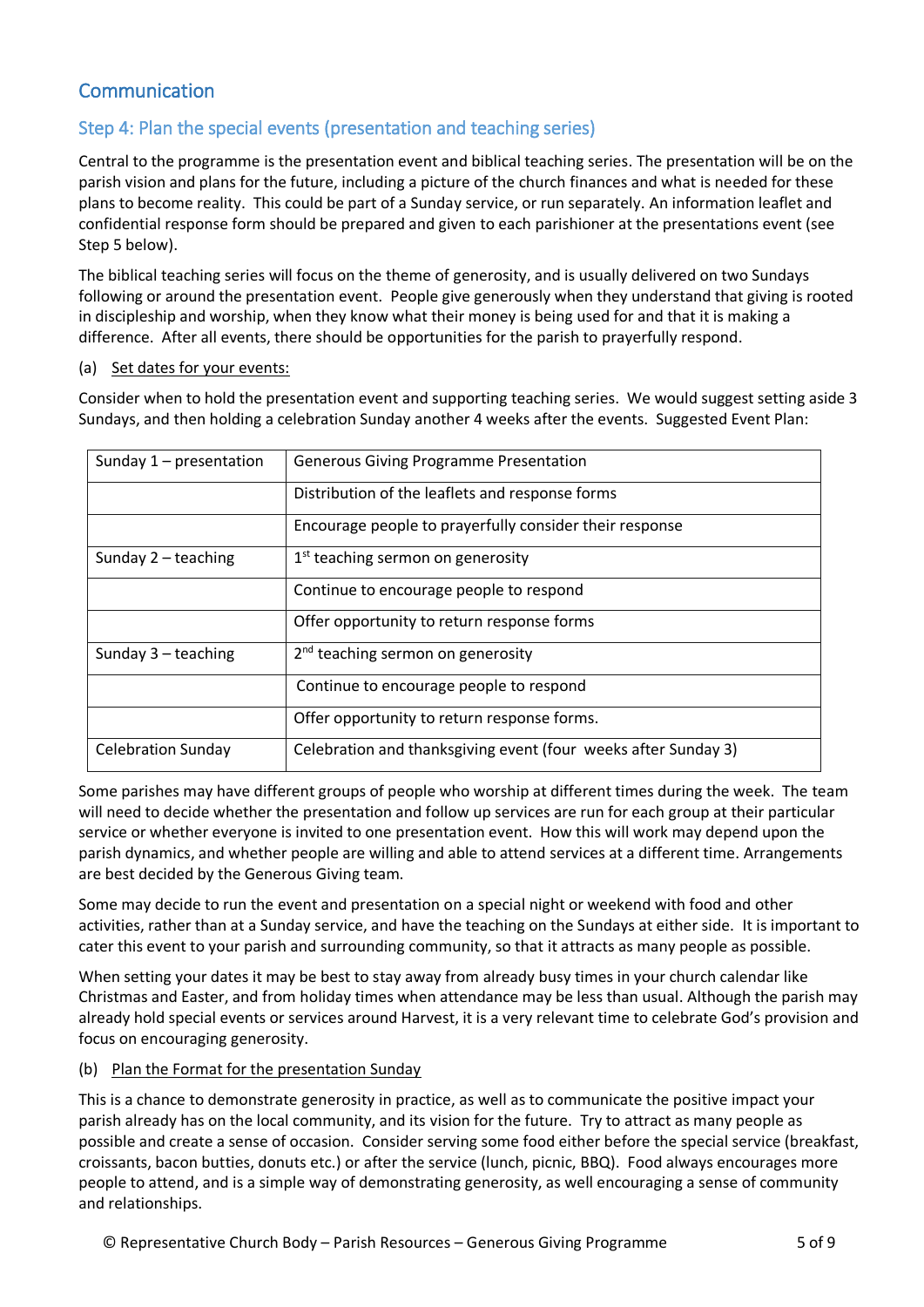The service could include:

- Information leaflets and response packs given out to everyone as they arrive
- Introduction from the rector
- Presentation by the Giving Co-ordinator
- Summary and biblical reflection from the rector
- Prayers for the programme and encouragement to pray and reflect on a personal response
- Announcement of teaching series (for example, on the next two Sundays)
- Information on the response packs and how to complete and return them
- Announcement of the date of the Celebration Sunday of thanksgiving.

### (c) Prepare a list of contacts

It is important to encourage all those who are interested in and support the life and mission of the parish to attend these events and services. A member of the team should take responsibility for putting together a list of people who will receive a personal invitation by post or email, including:

- People on the general vestry register
- People who already give to the parish but may not be registered members
- Those who attend regularly but aren't yet considered to be planned givers
- Families of newly baptised children, and recently married couples
- Church magazine recipients
- Sunday school families
- Families of members of Church organisations
- (d) Design and send out invitations and publicise events.

The team will need to give some thought as to how the invitations will be produced and circulated.

Invitation cards could be given out by the churchwardens at the Sunday services at least three to four weeks before the presentation Sunday, or personal invitations should be posted or emailed in good time before the presentation Sunday.

It is important to personally invite the people in your parish who are already regular givers. It is essential that the church communicate that this is priority for the parish, to announce it at every opportunity, and to pray for the presentation and teaching series. The invitation cards should make it clear that the presentation is simply providing an opportunity to hear about the parish's vision and plans, and that there will be opportunities to reflect and respond during the following teaching series. Continue to pray for these events at every opportunity.

A simple invitation is enough; there is a template at [*ireland.anglican.org/parish-resources/people-community*].

## Step 5: Prepare materials and run the special events

### (a) Create an information leaflet

An information leaflet should be given to all parishioners at the presentation event. Templates to help the Generous Giving team prepare the information leaflet and response pack (below) can be found at [*ireland.anglican.org/parish-resources/people-community*].

This leaflet is an opportunity to communicate the good news stories in your parish and the impact your parish has on people's lives. The leaflet should include the following information:

- Your vision statement
- What you are already doing (e.g. ministering to 60 children each week, serving 50 meals a month, supporting 20 lonely people each week, engaging with 50 young people through youth club etc.)
- What you plan to do in the next 3 years; make your mission priorities clear.
- How you plan to make that happen and what financial resources are needed to achieve this; you may consider including an overview of your parish finances, and the giving profile of your parish.
- How the whole parish can play their part; focus on becoming a generous church, increasing giving, thinking about how you give, maximising gift aid, and using gifts and talents to serve in these ministries.
- Encouragement to people to prayerfully consider their giving and to respond.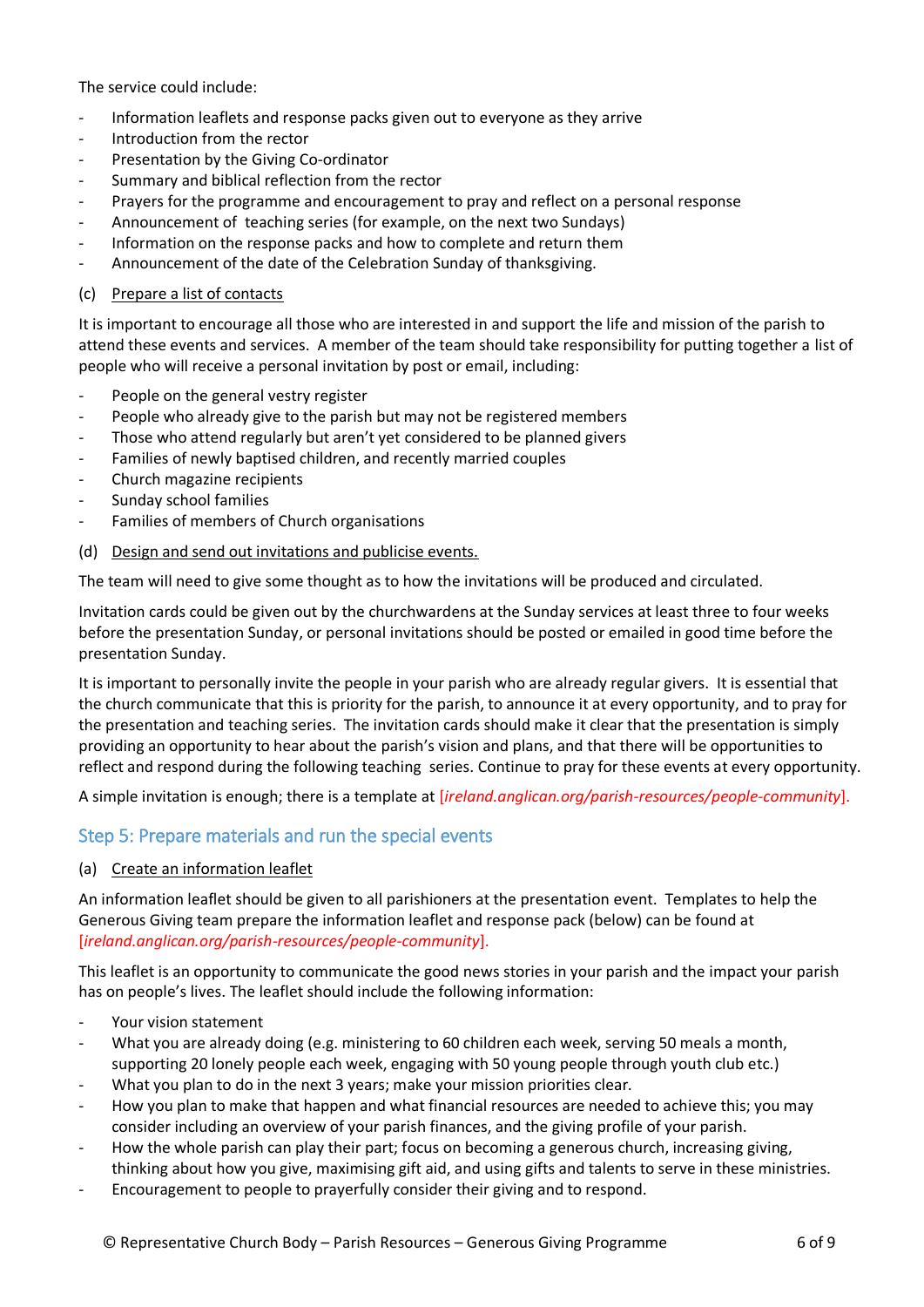Keep the leaflets informative, colourful, simple and to the point, including photographs and good news stories.

## (b) Prepare the response pack

The response pack should be circulated along with the information leaflet and should encourage parishioners to personally reflect on their levels of giving and generosity, and to prayerfully respond. It should include a Standing order form and a Gift Aid Declaration (Northern Ireland) or Enduring Certificate or Annual Certificate (Republic of Ireland), as relevant, and a confidential envelope in which the completed form is to be returned to the Giving Co-ordinator, team or treasurer.

It is important that you include a deadline for your responses. Also encourage people to play their part in the vision and mission of the church. Every person's gift is valuable, no matter how much or how little. There should be an opportunity to respond at both the teaching Sundays, and some follow-up may be required.

Think about how parishioners will return their response forms, for example:

- A post box in the entrance of the church
- In a confidential envelope directly to Giving Co-ordinator
- On the offering plates during the service
- Bring their responses personally to the front, to a cross or a basket
- To the church office

### (c) Prepare the presentation

The presentation will explain more fully the details of the information leaflet provided. Aim for a lively, interesting, visually attractive presentation, underpinned with thankfulness for what God has already done, and giving an outline of the future plans. It should celebrate the goodness and generosity of God, and the privilege of being part of His family. The presentation should include:

- A brief history of the parish church, its role in, and impact on, the local community;
- An outline of the vision, the priorities, new initiatives planned and their potential impact;
- How the new plans will be carried out and the financial resources needed to achieve these;
- An overview of the current financial situation of your parish and the Parish Giving Profile;
- A challenge to every person to be involved in the future mission and ministry of the parish; and
- An explanation of the blessing and growth that will come from being a generous church.

A presentation is most effective at getting a clear message across, and could be effectively delivered by the Giving Co-ordinator, or another member of the team.

### (d) Prepare a teaching series (2 Sundays)

This programme is based on a firm foundation of teaching and prayer. Biblical teaching on generosity helps us to listen to where God is calling us, and seek his blessing on everything that we do. It prepares our hearts and minds to respond to what God is challenging us to do. It connects our giving with our faith, and as we give, we grow in our relationship with God and in our relationship with others. Our churches grow as we see hearts changed and resources (both financial and people) released for mission and ministry.

Alongside the presentation, the two Sundays of biblical teaching on the theme of generosity will encourage parishioners to focus not just on the cost of running a church, but rather on living generously in all aspects of their lives. God speaks through His word and challenges hearts to respond.

It is acknowledged that there can be challenges and sensitivities involved in teaching on generosity and giving. This programme aims to make resources available to support biblical teaching; some can be found at [*ireland.anglican.org/parish-resources/people-community*] and the further sharing of teaching materials is encouraged. An alternative option might be to invite a guest speaker for the teaching series.

At the two teaching Sundays, the congregation should be given an opportunity to respond.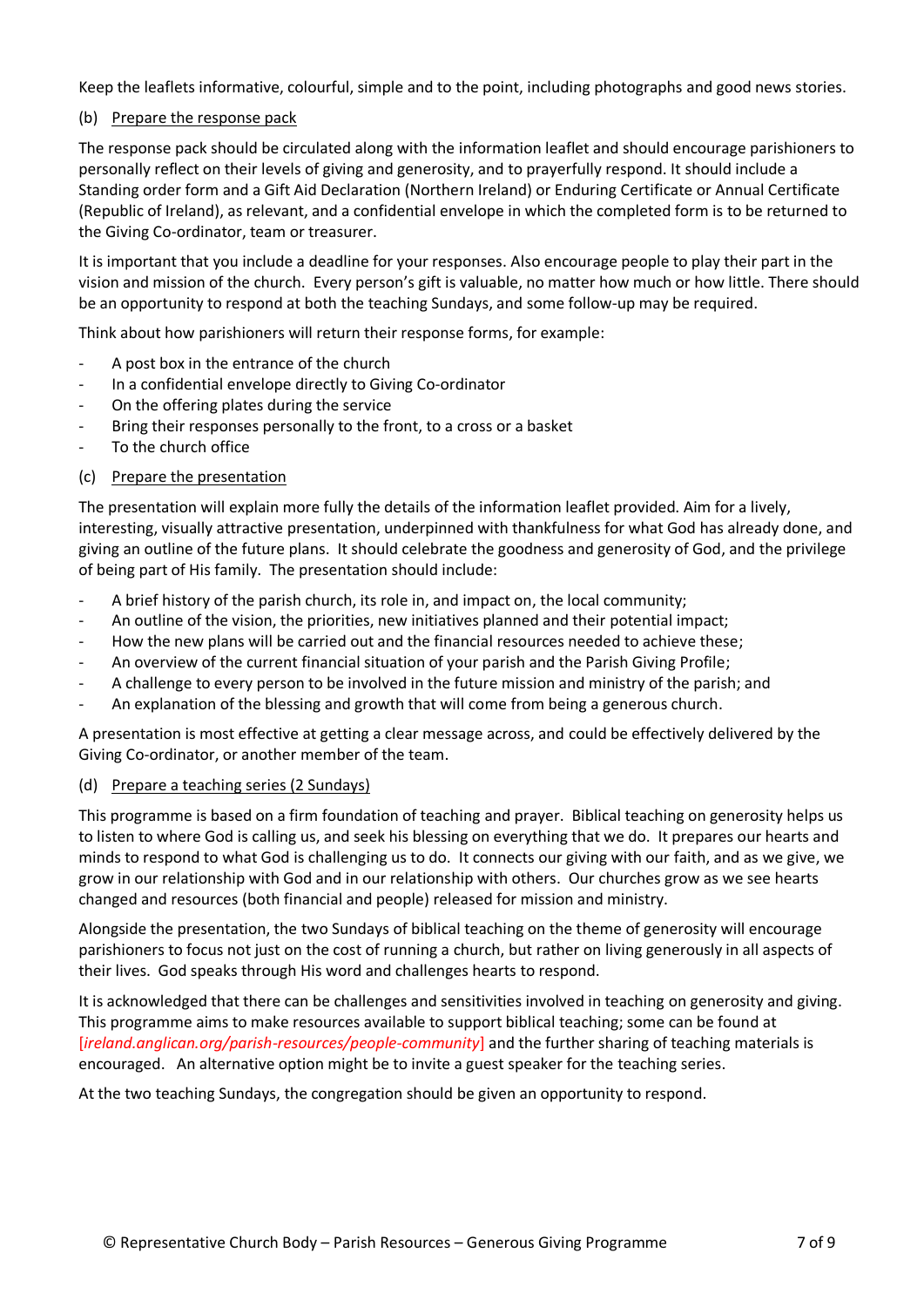## Step 6: Collect and review parishioner responses

### (a) Collect and follow-up

As responses are received they should be carefully and confidentially recorded; those from whom responses are received should be checked off against the list of invitations sent so it's clear what proportion of people have responded. Once the deadline for responses is near, it is important to follow up with those yet to respond to try to get the best possible outcome for the programme.

The degree of follow-up required will depend on the level of response received and what the team feels is appropriate in their parish community. It will be up to the team, perhaps in conjunction with the select vestry, to decide what level of follow up is needed and how this should be approached. Ideas for follow up include running an open session to meet and discuss questions with the Generous Giving team after a service, an announcement from the pulpit, a reminder in the notices or parish website, or emails or telephone calls to remind people of the deadline.

Follow-up reminders should happen in good time, be sensitive and well-organised. Remember that responses need to be collated in time for results to be shared at the Celebration Sunday service.

When undertaking any follow up activities to try to improve the response rate, it must be clear that the reason is to provide everyone with a chance to have their responses included, and *not* to put pressure on people to discuss their levels of giving.

### (b) Review of responses

The responses should be collated and reviewed by the team as soon as possible after the deadline. Further responses received as a result of follow-up reminders will also need to be considered.

It is also important to be aware of, and to record, any changes in giving patterns or behaviour of the congregation. The giving team and treasurer may need to consider the impact any changes will have on the financial requirement of the parish mission priorities.

Create a summary of the overall response to be presented to the whole parish on the Celebration Sunday.

- Has there been an increase in planned giving?
- Has there been an increase in the numbers of planned givers?
- Has the percentage of standing orders increased?
- Has there been an increase in the number of people signed up for Gift Aid or Enduring/Annual Certificates?
- What is the projected increase in income and what will be the impact on your future plans and ministry?
- Have the targets been reached?
- Have there been any other outcomes? (E.g. increase in service, volunteering, or prayer)

# **Celebration**

## Step 7: Celebrate the response and plan the next steps

(a) Celebration Service

A special service of celebration and thanksgiving should be held no later than 4 weeks after the completion of the presentation event and teaching series. This service is a chance to feedback the results of the programme including the analysis of the responses and the impact that these will have on the mission and ministry of the church. More importantly this service gives an opportunity to thank God for His generosity, His provision and His blessing, and to thank and value all the parishioners who reflected and responded.

(b) Thank you letters

This step is so simple yet so important. Unfortunately, it's something that some parishes are not very good at doing! As soon as the responses are collated and the celebration service has taken place, thank you letters should be sent to every person who has responded.

This provides an opportunity to thank members for their support, and to explain to them how their giving will enable the church to fulfil its mission and ministry. It is important to link the giving with the mission priorities,